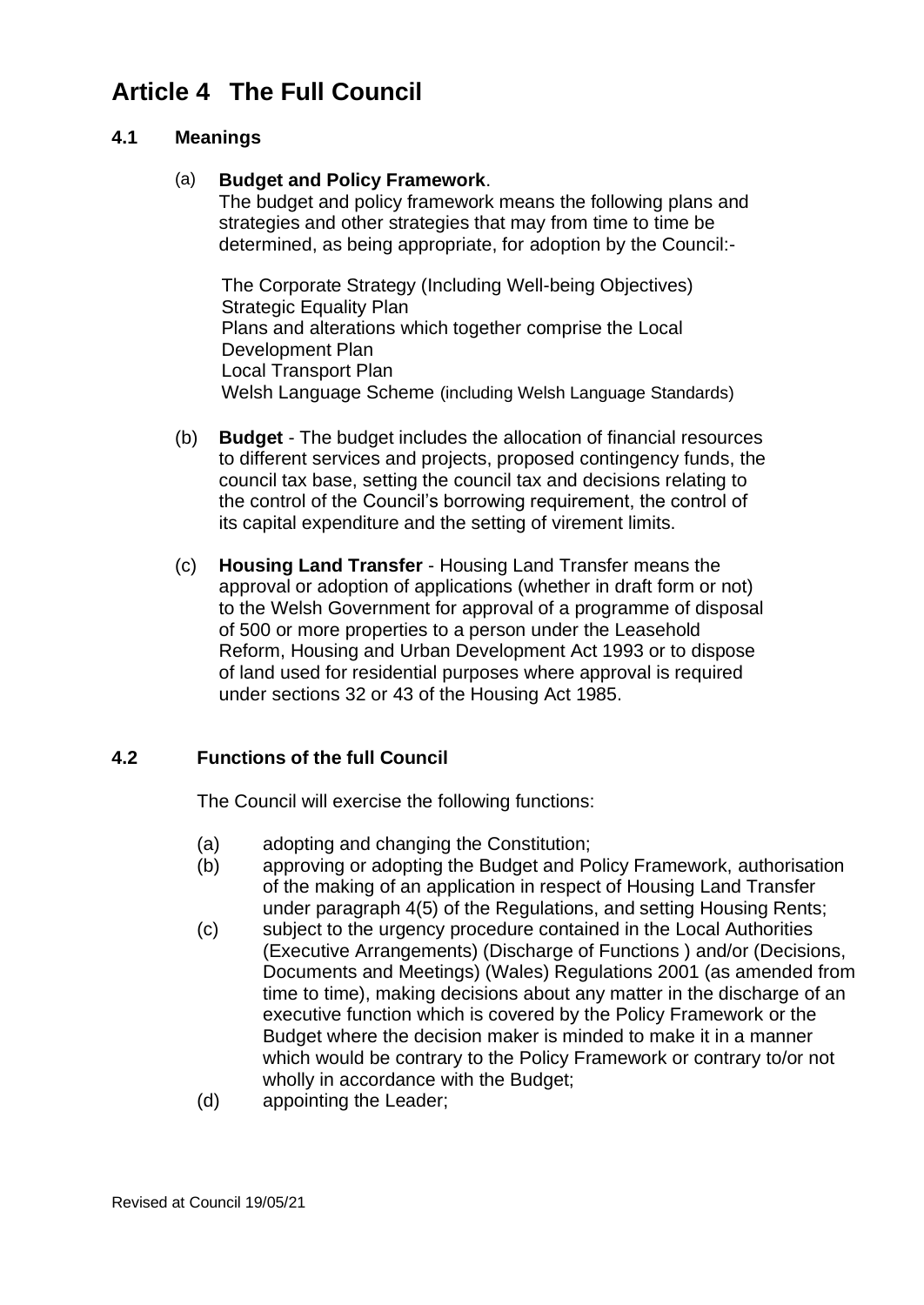- (e) to determine which Committees and Advisory Panels etc, shall be established, the terms of reference of each body, the number of members (voting and non-voting) that each consists of and to make the necessary appointments to the bodies;
- (f) agreeing and/or amending the terms of reference for committees, deciding on their composition and making appointments to them;
- (g) appointing representatives to outside bodies unless the appointment is an executive function or has been delegated by the Council;
- (h) adopting a scheme for Members allowances;
- (i) changing the name of the area, conferring the title of honorary alderman or to admit to be an honorary freeman;
- (j) appointment of the Chief Executive and designating the Monitoring Officer and Section 151 Officer;
- (k) making, amending, revoking, re-enacting or adopting bylaws and promoting or opposing the making of local legislation or personal Bills;
- (l) adopting a Code of Conduct for Members;
- (m) All functions set out in Table 1 of Part 3 of this Constitution
- $(n)$  all local choice functions set out in table 2 of Part 3 of the constitution which the Council decides should be undertaken by itself rather than the Cabinet and not delegated to any of its committees or officers;
- (o) taking decisions in respect of functions which are not the responsibility of the Cabinet and which have not been delegated by the Council to committees or officers. These include:
	- i. Power to submit proposals to the Welsh Government for an Order under Section 10 of the Representation of the People Act 2000;
	- ii. Power to change the name of a community;
	- iii. Power to make rules of procedure;
- (p) approve delegation of non-executive functions to committees and officers;
- (q) all other matters which, by law, must be reserved to the Council;
- (r) to provide a means whereby Members may ask questions on matters relevant to the Council's purview and to bring forward motions for debate;
- (s) to receive reports from Committees on matters which have been delegated to them and providing an opportunity for Members to ask questions thereon;
- (t) to receive and confirm or otherwise the recommendations of Committees on non-executive functions not within their delegation or which a Committee has referred to the Council for decision, to enable Members to ask questions, propose amendments, or to pass such resolution or resolutions thereon as may be deemed appropriate;
- (u) to approve the annual pay statement.
- (v) to determine the level, and any change in the level, of the remuneration to be paid to a chief officer.
- (w) Approving Job Share applications by the Chair of Council, Vice-Chair of Council, Presiding Member, Deputy Presiding member, Chair of a Committee, Vice Chair of a Committee, Chair of Vice-Chair of a Sub Committee, deputy mayor in a mayor and cabinet executive when the regulations come into force.